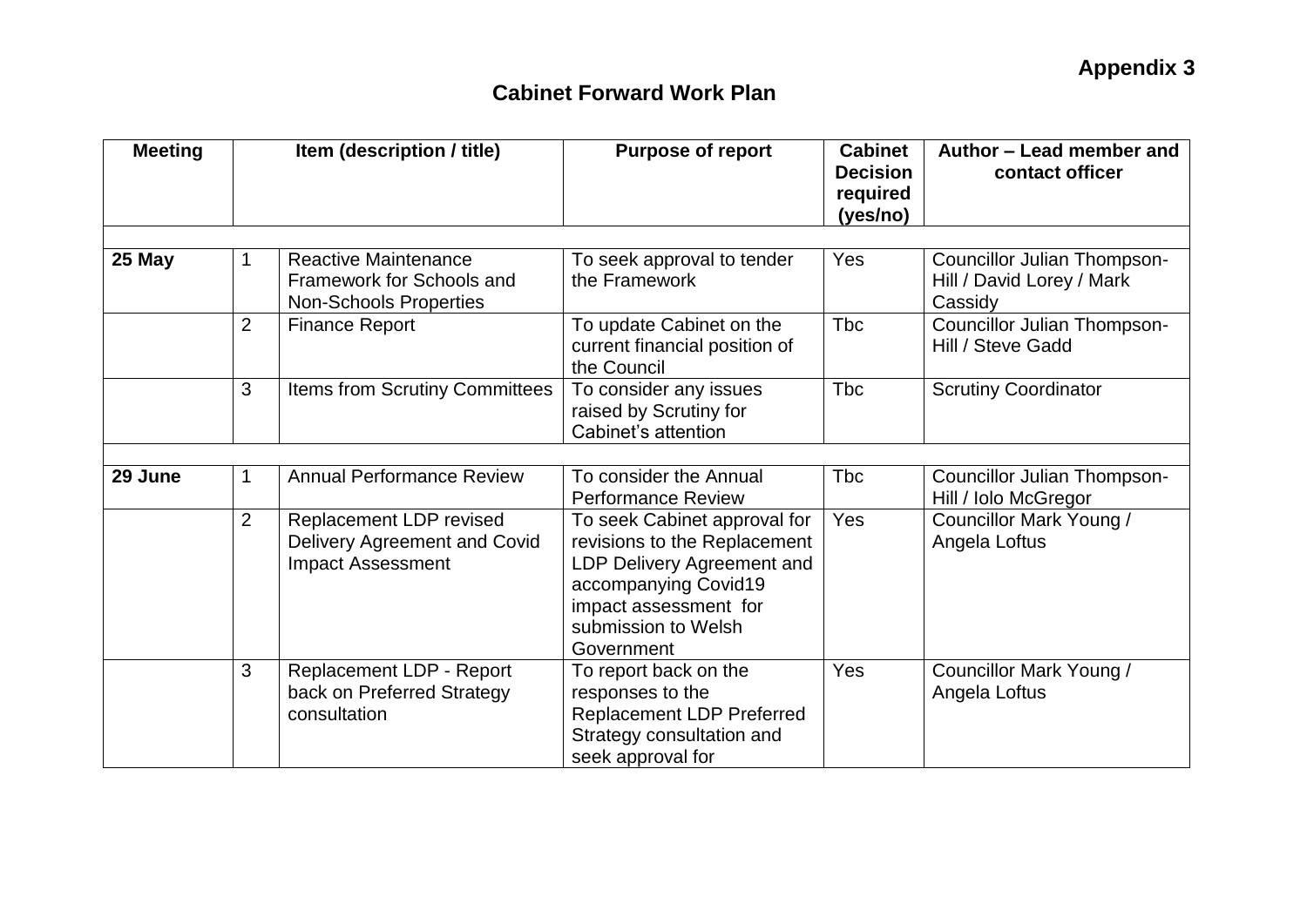## **Cabinet Forward Work Plan**

| <b>Meeting</b> | Item (description / title) |                                       | <b>Purpose of report</b>                                                                                     | <b>Cabinet</b><br><b>Decision</b><br>required<br>(yes/no) | Author - Lead member and<br>contact officer             |
|----------------|----------------------------|---------------------------------------|--------------------------------------------------------------------------------------------------------------|-----------------------------------------------------------|---------------------------------------------------------|
|                |                            |                                       | subsequent proposed<br>amendments to the Preferred<br>Strategy                                               |                                                           |                                                         |
|                | $\overline{4}$             | <b>Finance Report</b>                 | To update Cabinet on the<br>current financial position of<br>the Council                                     | Tbc                                                       | Councillor Julian Thompson-<br>Hill / Steve Gadd        |
|                | 5                          | Items from Scrutiny Committees        | To consider any issues<br>raised by Scrutiny for<br>Cabinet's attention                                      | <b>T</b> bc                                               | <b>Scrutiny Coordinator</b>                             |
| 27 July        | 1                          | Queen's Buildings Rhyl Project        | To seek approval to award a<br>contract for the delivery of<br>Phase 1 of the Queens<br><b>Building Rhyl</b> | <b>Yes</b>                                                | Councillor Hugh Evans /<br>Russell Vaughan              |
|                | $\overline{2}$             | <b>Finance Report</b>                 | To update Cabinet on the<br>current financial position of<br>the Council                                     | Tbc                                                       | <b>Councillor Julian Thompson-</b><br>Hill / Steve Gadd |
|                | 3                          | <b>Items from Scrutiny Committees</b> | To consider any issues<br>raised by Scrutiny for<br>Cabinet's attention                                      | <b>Tbc</b>                                                | <b>Scrutiny Coordinator</b>                             |
|                |                            |                                       |                                                                                                              |                                                           |                                                         |
| 21 Sept        | 1                          | <b>Finance Report</b>                 | To update Cabinet on the<br>current financial position of<br>the Council                                     | <b>T</b> bc                                               | <b>Councillor Julian Thompson-</b><br>Hill / Steve Gadd |